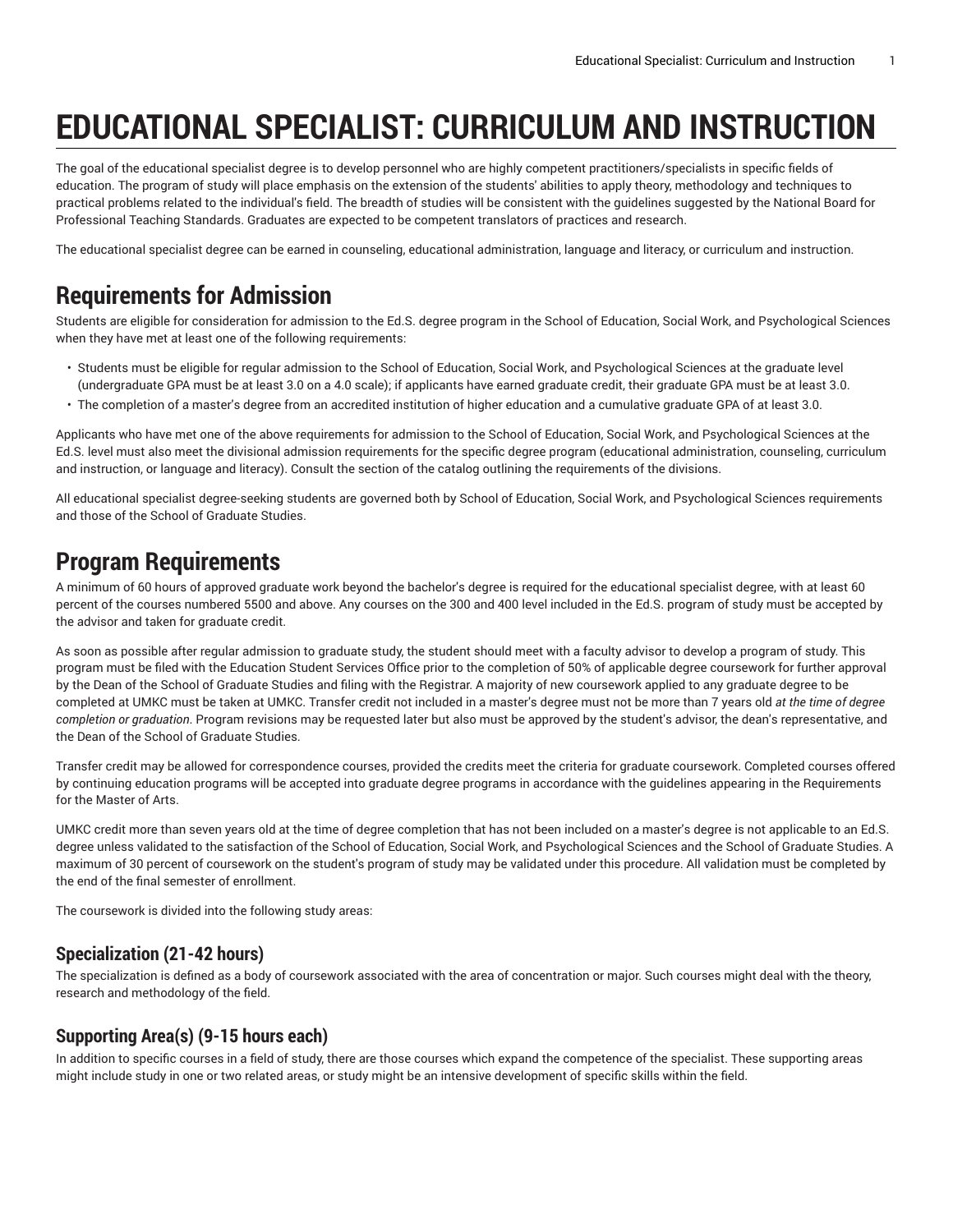#### **Culminating Experience (3-12 hours)**

All students should be able to demonstrate an ability to perform satisfactorily in situations approximating the intended role or specialization. While such experience may be included in regular coursework, at least 3 hours of supervised practicum, internship or field experience should be accomplished where the practice is the focus of the course.

### **Humanistic and Behavioral Studies (6-12 hours)**

The success of a specialist may also depend on a broader understanding and interpretation of the concepts related to the problems and practices of the field, as revealed by study in humanistic and behavioral sciences. Courses or seminars in educational history, philosophy, psychology or sociology, or other appropriate courses, might be included in this area.

# **Residency**

Enrollment as a full-time graduate student during one semester (5 credit hours during summer sessions, 9 credit hours during fall and spring semesters) is required for the educational specialist degree.

# **Final Examination**

Students are required to pass a final examination in the major field or an oral examination upon the completion of the practicum or internship for the educational specialist degree.

# **Requirements for Retention**

Students should assume responsibility for the following steps:

- 1. Complete all admission requirements.
- 2. With the faculty advisor, establish a program of study and have it approved by the dean's representative and the School of Graduate Studies.
- 3. Complete all courses listed on the program of study.
- 4. Maintain an acceptable GPA (Grades below B- in 300- or 400-level courses taken for graduate credit will not be accepted on the program of study. No grade lower than a C in any 5500-level course is acceptable. A minimum of 80 percent of the program must be completed with grades of B (3.0) or above. Additionally, students must maintain a 3.0 (B) average in all graduate coursework, regardless of whether the courses are on the actual program of study.
- 5. Apply for the degree (graduation) by the posted deadline during their final term of enrollment. Students are required to be enrolled in at least one credit hour during the term the degree requirements are to be completed.

# **Student Learning Outcomes**

Students graduating from this program will:

- Candidates demonstrate critical thinking through interpretation, problem solving, evaluation, and analysis.
- Candidates express their thinking clearly and professionally in written and oral communication.
- Candidates treat students equitably and demonstrate the belief that all students can learn.
- Candidates demonstrate mastery of their content and expertise in pedagogy.
- Candidates demonstrate the ability to create quality learning environments and to effectively assess student learning.
- Candidates demonstrate a commitment to continual improvement through self-reflection.
- Candidates demonstrate the ability to work collaboratively with other professionals and stakeholders, such as parents and the community.

# **Program Requirements**

A minimum of 36 hours of approved graduate work beyond the master's degree is required for the educational specialist degree, with at least 60 percent of the courses numbered 5500 and above. Any courses on the 300 and 400 level included in the Ed.S. program of study must be accepted by the advisor and taken for graduate credit.

As soon as possible after admission to graduate study, students should seek to meet with the assigned faculty advisor to plan a program of study. This program must be filed in the Education Student Services Office and approved by the dean's representative during the student's first semester. A majority (80%) of new coursework applied to any graduate degree to be completed at UMKC must be taken at UMKC. Credits of transfer courses may be applied to the program if approved by the student's advisor and the Division Chair. Courses may be reviewed by a content specialist prior to advisor or Chair approval for similarity in content between courses. Transfer credit not included in a master's degree *must not be more than 7 years old at the time of degree completion or graduation.*